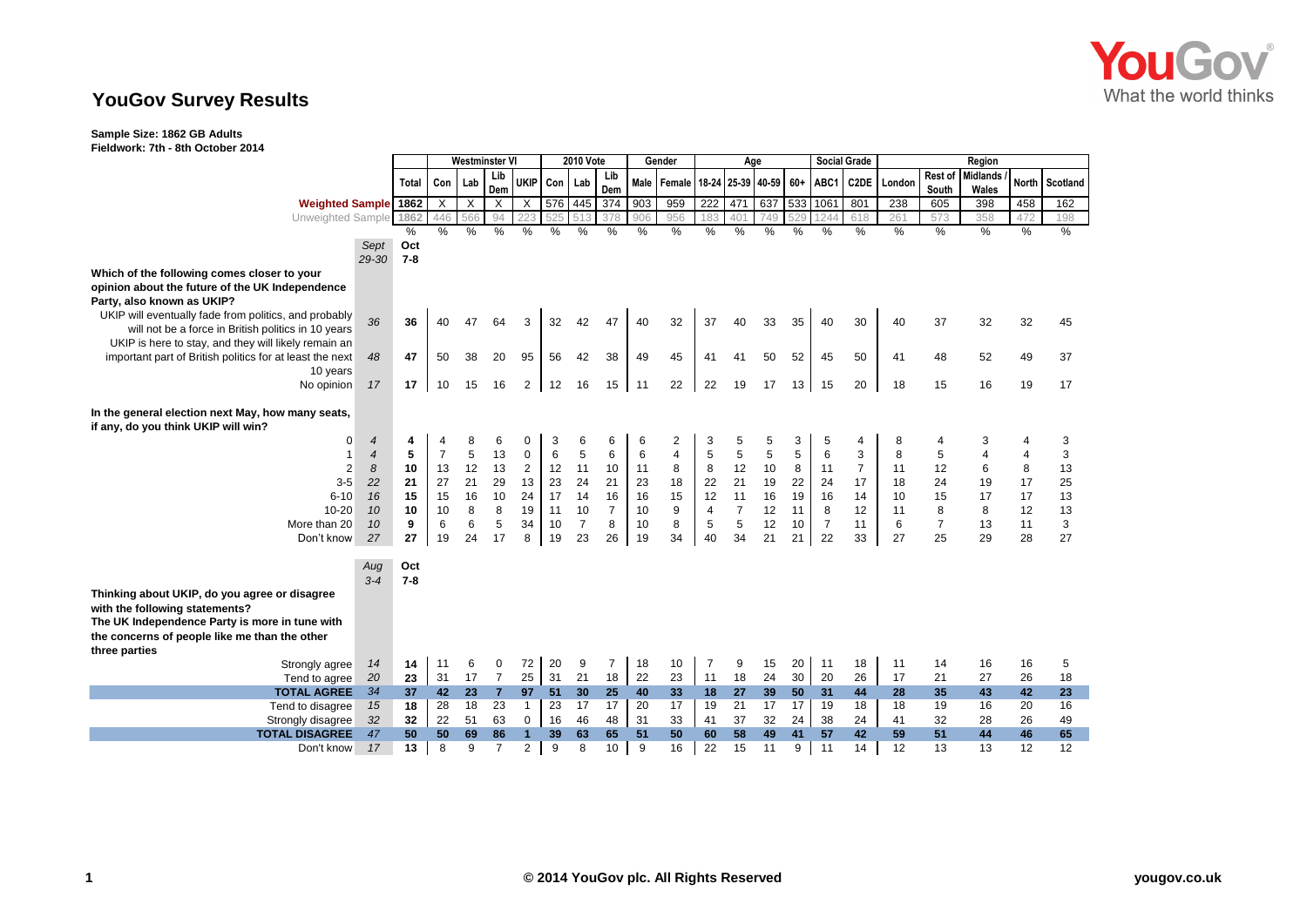

## **Sample Size: 1862 GB Adults**

**Fieldwork: 7th - 8th October 2014**

|                                                                                                                    |                    |                | <b>Westminster VI</b> |                |                      |                           | <b>2010 Vote</b> |         |            | Gender              |          |          | Age               |         |        |         | <b>Social Grade</b> |          |                         | Region            |         |                |
|--------------------------------------------------------------------------------------------------------------------|--------------------|----------------|-----------------------|----------------|----------------------|---------------------------|------------------|---------|------------|---------------------|----------|----------|-------------------|---------|--------|---------|---------------------|----------|-------------------------|-------------------|---------|----------------|
|                                                                                                                    |                    | Total          | Con                   | Lab            | Lib<br>Dem           | ukip                      | Con              | Lab     | Lib<br>Dem | <b>Male</b>         | Female   |          | 18-24 25-39 40-59 |         | $60+$  | ABC1    | C2DE                | London   | <b>Rest of</b><br>South | Midlands<br>Wales | North   | Scotland       |
| <b>Weighted Sample 1862</b>                                                                                        |                    |                | X                     | $\times$       | $\times$             | $\boldsymbol{\mathsf{X}}$ |                  | 576 445 | 374        | 903                 | 959      | 222      | 471               | 637 533 |        | 1061    | 801                 | 238      | 605                     | 398               | 458     | 162            |
| Unweighted Sample 1862                                                                                             |                    |                | 446                   | 566            | 94                   |                           | 525              | 513     | 378        | 906                 | 956      | 183      | 401               | 749     | 529    | 1244    | 618                 | 261      | 573                     | 358               | 472     | 198            |
|                                                                                                                    |                    | %              | %                     | %              | %                    | %                         | %                | %       | %          | %                   | %        | %        | %                 | %       | %      | %       | %                   | $\%$     | %                       | %                 | $\%$    | %              |
|                                                                                                                    | Aug<br>$3 - 4$     | Oct<br>$7 - 8$ |                       |                |                      |                           |                  |         |            |                     |          |          |                   |         |        |         |                     |          |                         |                   |         |                |
| Leading politicians in the UK Independence Party<br>are more trustworthy than those of the other<br>three parties  |                    |                |                       |                |                      |                           |                  |         |            |                     |          |          |                   |         |        |         |                     |          |                         |                   |         |                |
| Strongly agree                                                                                                     | 5                  | 5              | $\overline{2}$        | 2              | 0                    | 25                        | 5                | 3       | 3          | 7                   | 2        | 4        | $\overline{4}$    | 5       | 5      | 4       | 6                   | 5        | 3                       | 6                 | 6       | 1              |
| Tend to agree                                                                                                      | $\boldsymbol{9}$   | 11             | 10                    | 5              | 3                    | 41                        | 14               | 9       | 8          | 12                  | 10       | 11       | 9                 | 11      | 13     | 8       | 15                  | 8        | 11                      | 14                | 12      | 10             |
| <b>TOTAL AGREE</b>                                                                                                 | 14                 | 16             | 12                    | $\overline{7}$ | $\mathbf{3}$         | 66                        | 19               | 12      | 11         | 19                  | 12       | 15       | 13                | 16      | 18     | 12      | 21                  | 13       | 14                      | 20                | 18      | 11             |
| Tend to disagree                                                                                                   | 22                 | 23             | 34                    | 19             | 28                   | 12                        | 30               | 22      | 21         | 24                  | 23       | 15       | 22                | 25      | 27     | 24      | 23                  | 21       | 24                      | 20                | 30      | 17             |
| Strongly disagree                                                                                                  | 40                 | 38             | 35                    | 56             | 59                   | $\mathbf{1}$              | 27               | 51      | 50         | 38                  | 37       | 45       | 42                | 38      | 31     | 44      | 29                  | 47       | 37                      | 36                | 29      | 58             |
| <b>TOTAL DISAGREE</b>                                                                                              | 62                 | 61             | 69                    | 75             | 87                   | 13                        | 57               | 73      | 71         | 62                  | 60       | 60       | 64                | 63      | 58     | 68      | 52                  | 68       | 61                      | 56                | 59      | 75             |
| Don't know                                                                                                         | 25                 | 23             | 19                    | 17             | 9                    | 22 <sub>1</sub>           | 24               | 16      | 18         | 18                  | 27       | 26       | 23                | 22      | 23     | 19      | 28                  | 19       | 25                      | 23                | 24      | 15             |
| A vote for the UK Independence Party at the next<br>general election would be a wasted vote                        |                    |                |                       |                |                      |                           |                  |         |            |                     |          |          |                   |         |        |         |                     |          |                         |                   |         |                |
| Strongly agree                                                                                                     | 25                 | 22             | 27                    | 32             | 30                   | 2                         | 22               | 28      | 25         | 22                  | 22       | 23       | 20                | 24      | 22     | 26      | 18                  | 26       | 23                      | 20                | 18      | 32             |
| Tend to agree                                                                                                      | 24                 | 26             | 36                    | 27             | 37                   | 5                         | 31               | 26      | 27         | 25                  | 27       | 21       | 30                | 22      | 30     | 28      | 23                  | 21       | 31                      | 22                | 28      | 23             |
| <b>TOTAL AGREE</b>                                                                                                 | 49                 | 48             | 63                    | 59             | 67                   | $\overline{7}$            | 53               | 54      | 52         | 47                  | 49       | 44       | 50                | 46      | 52     | 54      | 41                  | 47       | 54                      | 42                | 46      | 55             |
| Tend to disagree                                                                                                   | 17                 | 22             | 23                    | 19             | 18                   | 28                        | 21               | 22      | 24         | 23                  | 21       | 21       | 21                | 23      | 21     | 21      | 23                  | 21       | 20                      | 23                | 24      | 20             |
| Strongly disagree                                                                                                  | 14                 | 14             | 8                     | 8              | 5                    | 61                        | 17               | 9       | 11         | 19                  | 10       | 10       | 12                | 15      | 17     | 11      | 18                  | 12       | 13                      | 18                | 16      | 9              |
| <b>TOTAL DISAGREE</b>                                                                                              | 31                 | 36             | 31                    | 27             | 23                   | 89                        | 38               | 31      | 35         | 42                  | 31       | 31       | 33                | 38      | 38     | 32      | 41                  | 33       | 33                      | 41                | 40      | 29             |
| Don't know<br>The UK Independence Party is full of oddballs and<br>extremists                                      | 20                 | 15             | $\overline{7}$        | 14             | 11                   | $\overline{4}$            | 9                | 15      | 13         | 11                  | 20       | 25       | 18                | 16      | 9      | 14      | 18                  | 20       | 14                      | 17                | 14      | 16             |
| Strongly agree                                                                                                     | 24                 | 24             | 19                    | 38             | 40                   | $\mathbf{1}$              | 16               | 35      | 31         | 23                  | 25       | 31       | 28                | 24      | 17     | 29      | 17                  | 29       | 22                      | 22                | 21      | 33             |
| Tend to agree                                                                                                      | 28                 | 27             | 34                    | 29             | 30                   | $\overline{4}$            | 28               | 28      | 30         | 25                  | 28       | 23       | 26                | 28      | 28     | 28      | 25                  | 28       | 28                      | 25                | 25      | 31             |
| <b>TOTAL AGREE</b>                                                                                                 | 52                 | 51             | 53                    | 67             | 70                   | $5\phantom{.0}$           | 44               | 63      | 61         | 48                  | 53       | 54       | 54                | 52      | 45     | 57      | 42                  | 57       | 50                      | 47                | 46      | 64             |
| Tend to disagree                                                                                                   | 17                 | 19             | 26                    | 13             | 11                   | 32                        | 23               | 16      | 16         | 23                  | 16       | 16       | 18                | 21      | 19     | 18      | 21                  | 17       | 17                      | 23                | 21      | 16             |
| Strongly disagree                                                                                                  | 10                 | 13             | 10                    | $\overline{7}$ | 5                    | 55                        | 19               | 8       | 9          | 17                  | 10       | 6        | 10                | 12      | 21     | 11      | 17                  | 10       | 15                      | 14                | 15      | $\overline{7}$ |
| <b>TOTAL DISAGREE</b>                                                                                              | 27                 | 32             | 36                    | 20             | 16                   | 87                        | 42               | 24      | 25         | 40                  | 26       | 22       | 28                | 33      | 40     | 29      | 38                  | 27       | 32                      | 37                | 36      | 23             |
| Don't know                                                                                                         | 20                 | 17             | 11                    | 13             | 14                   | 8                         | 14               | 13      | 15         | 13                  | 21       | 24       | 19                | 15      | 15     | 14      | 21                  | 16       | 18                      | 16                | 18      | 13             |
|                                                                                                                    | April<br>$24 - 25$ | Oct<br>$7 - 8$ |                       |                |                      |                           |                  |         |            |                     |          |          |                   |         |        |         |                     |          |                         |                   |         |                |
| Thinking about UKIP, which of the following best<br>reflects your view?                                            |                    |                |                       |                |                      |                           |                  |         |            |                     |          |          |                   |         |        |         |                     |          |                         |                   |         |                |
| They are a serious party with workable policies who<br>could make a genuine contribution to running the<br>country | 20                 | 17             | 16                    | $\overline{7}$ | $\mathbf{1}$         | 74                        | 24               | 9       | 12         | 22                  | 13       | 12       | 13                | 19      | 21     | 14      | 21                  | 13       | 18                      | 19                | 21      | 5              |
| They are a protest party for people who are unhappy<br>with the main parties, they don't have realistic policies   | 57                 | 62             | 72                    | 76             | 84                   | 14                        | 62               | 71      | 71         | 62                  | 62       | 59       | 61                | 63      | 64     | 68      | 55                  | 66       | 66                      | 57                | 59      | 67             |
| for running the country                                                                                            |                    |                |                       |                |                      |                           |                  |         |            |                     |          |          |                   |         |        |         |                     |          |                         |                   |         |                |
| Neither of these<br>Don't know                                                                                     | 10<br>12           | 11<br>10       | 8<br>$\Delta$         | 8<br>9         | 14<br>$\overline{1}$ | 9<br>$\overline{2}$       | 9<br>5           | 10<br>9 | 11<br>6    | 9<br>$\overline{7}$ | 12<br>12 | 10<br>19 | 12<br>13          | 10<br>8 | 9<br>5 | 10<br>8 | 11<br>13            | 10<br>11 | 9<br>7                  | 11<br>13          | 11<br>9 | 14<br>13       |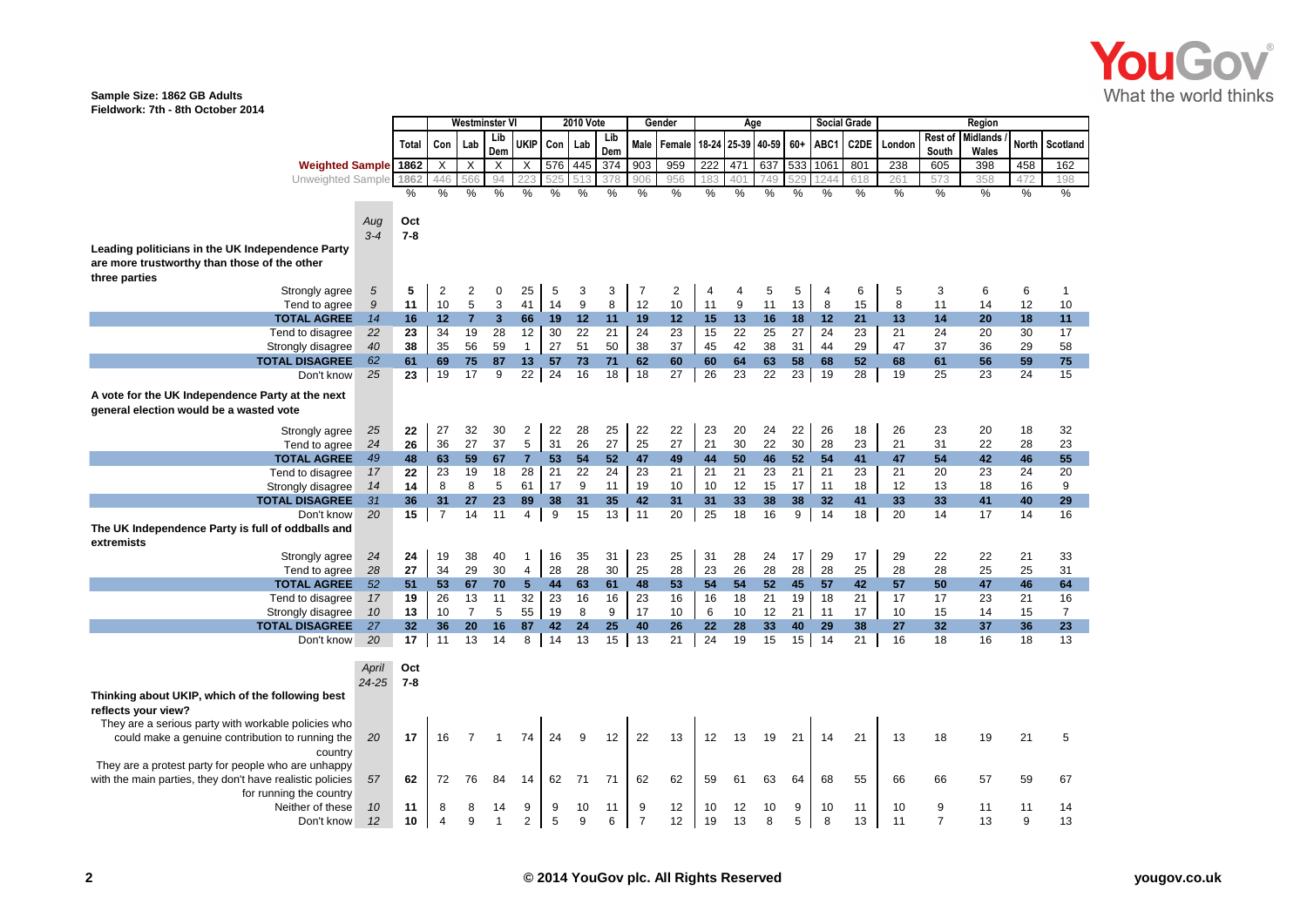

## **Sample Size: 1862 GB Adults Fieldwork: 7th - 8th October 2014**

|                                                                                          |                  |                |      | <b>Westminster VI</b> |                |             | <b>2010 Vote</b> |                |                | Gender |        |       | Age   |                |          |                | <b>Social Grade</b> |               |                  | Region                   |       |          |
|------------------------------------------------------------------------------------------|------------------|----------------|------|-----------------------|----------------|-------------|------------------|----------------|----------------|--------|--------|-------|-------|----------------|----------|----------------|---------------------|---------------|------------------|--------------------------|-------|----------|
|                                                                                          |                  | Total          | Con  | Lab                   | Lib<br>Dem     | <b>UKIP</b> | Con              | Lab            | Lib<br>Dem     | Male   | Female | 18-24 | 25-39 | 40-59 60+ ABC1 |          |                | C <sub>2</sub> DE   | London        | Rest of<br>South | <b>Midlands</b><br>Wales | North | Scotland |
| <b>Weighted Sample 1862</b>                                                              |                  |                | X    | $\times$              | $\times$       | $\times$    |                  | 576 445        | 374            | 903    | 959    | 222   | 471   | 637            | 533 1061 |                | 801                 | 238           | 605              | 398                      | 458   | 162      |
| Unweighted Sample                                                                        |                  | 1862           | 446  | 566                   | 94             |             |                  |                | 378            | 906    | 956    | 183   | 401   | 749            | 529      | 1244           | 618                 | 261           | 573              | 358                      | 472   | 198      |
|                                                                                          |                  | %              | $\%$ | $\%$                  | %              | %           | $\%$             | $\%$           | %              | $\%$   | $\%$   | %     | %     | %              | $\%$     | $\%$           | %                   | $\frac{0}{0}$ | $\frac{0}{0}$    | %                        | $\%$  | $\%$     |
|                                                                                          |                  |                |      |                       |                |             |                  |                |                |        |        |       |       |                |          |                |                     |               |                  |                          |       |          |
|                                                                                          | May<br>$15 - 16$ | Oct<br>$7 - 8$ |      |                       |                |             |                  |                |                |        |        |       |       |                |          |                |                     |               |                  |                          |       |          |
| Thinking specifically about the UK Independence                                          |                  |                |      |                       |                |             |                  |                |                |        |        |       |       |                |          |                |                     |               |                  |                          |       |          |
| party, from what you have seen or heard, how<br>much do you know about their policies on |                  |                |      |                       |                |             |                  |                |                |        |        |       |       |                |          |                |                     |               |                  |                          |       |          |
| <b>Europe</b>                                                                            |                  |                |      |                       |                |             |                  |                |                |        |        |       |       |                |          |                |                     |               |                  |                          |       |          |
| I know exactly what UKIP's policy is on this subject                                     | 42               | 43             | 44   | 46                    | 48             | 66          | 47               | 45             | 44             | 56     | 30     | 51    | 43    | 42             | 41       | 46             | 40                  | 48            | 45               | 44                       | 38    | 42       |
| I don't know UKIP's exact policy on this, but I have a                                   | 35               | 36             | 41   | 33                    | 44             | 30          | 39               | 34             | 41             | 32     | 41     | 25    | 33    | 37             | 43       | 37             | 35                  | 29            | 38               | 35                       | 38    | 39       |
| good idea of the sort of approach they'd take                                            |                  |                |      |                       |                |             |                  |                |                |        |        |       |       |                |          |                |                     |               |                  |                          |       |          |
| I don't know anything about what UKIP's policy is in<br>this area                        | 23               | 21             | 16   | 22                    | 8              | 4           | 14               | 21             | 15             | 12     | 29     | 25    | 24    | 21             | 16       | 17             | 25                  | 22            | 17               | 21                       | 25    | 18       |
| Immigration                                                                              |                  |                |      |                       |                |             |                  |                |                |        |        |       |       |                |          |                |                     |               |                  |                          |       |          |
| I know exactly what UKIP's policy is on this subject                                     | 42               | 44             |      |                       | 42             | 77          | 49               | 48             | 39             | 55     | 34     | 47    | 43    | 43             | 47       | 46             | 43                  | 45            | 46               | 44                       | 42    | 47       |
| I don't know UKIP's exact policy on this, but I have a                                   | 38               | 39             | 44   | 40                    | 54             | 20          | 39               | 38             | 49             | 34     | 43     | 30    | 38    | 41             | 41       | 41             | 35                  | 37            | 40               | 40                       | 39    | 34       |
| good idea of the sort of approach they'd take                                            |                  |                |      |                       |                |             |                  |                |                |        |        |       |       |                |          |                |                     |               |                  |                          |       |          |
| I don't know anything about what UKIP's policy is in<br>this area                        | 20               | 17             | 12   | 16                    | $\overline{4}$ | 3           | 11               | 14             | 12             | 11     | 23     | 23    | 19    | 16             | 13       | 13             | 22                  | 18            | 14               | 16                       | 19    | 19       |
| <b>NHS</b>                                                                               |                  |                |      |                       |                |             |                  |                |                |        |        |       |       |                |          |                |                     |               |                  |                          |       |          |
| I know exactly what UKIP's policy is on this subject                                     | 8                | 8              | 5    | 8                     | 5              | 22          | 8                | 10             | 6              | 11     | 5      | 5     | 8     | 8              | 9        | $\overline{7}$ | 9                   | 8             | $\overline{7}$   | 9                        | 10    | 5        |
| I don't know UKIP's exact policy on this, but I have a                                   | 29               | 34             | 33   | 34                    | 26             | 59          | 36               | 36             | 30             | 36     | 31     | 31    | 32    | 31             | 40       | 32             | 35                  | 29            | 35               | 32                       | 34    | 37       |
| good idea of the sort of approach they'd take                                            |                  |                |      |                       |                |             |                  |                |                |        |        |       |       |                |          |                |                     |               |                  |                          |       |          |
| I don't know anything about what UKIP's policy is in                                     | 63               | 58             | 63   | 58                    | 69             | 20          | 55               | 54             | 64             | 53     | 64     | 64    | 60    | 62             | 51       | 60             | 56                  | 64            | 58               | 59                       | 56    | 58       |
| this area<br>The economy                                                                 |                  |                |      |                       |                |             |                  |                |                |        |        |       |       |                |          |                |                     |               |                  |                          |       |          |
| I know exactly what UKIP's policy is on this subject                                     | 8                | 7              | 5    | 6                     | 4              | 24          | 7                | 9              | 4              | 11     | 4      | 9     | 8     | 7              | 6        | $\overline{7}$ | 7                   | 8             | 6                | 8                        | 8     | 6        |
| I don't know UKIP's exact policy on this, but I have a                                   | 29               | 31             | 29   | 29                    | 29             | 57          | 35               | 30             | 31             | 35     | 28     | 30    | 29    | 29             | 37       | 31             | 31                  | 29            | 32               |                          | 31    | 31       |
| good idea of the sort of approach they'd take                                            |                  |                |      |                       |                |             |                  |                |                |        |        |       |       |                |          |                |                     |               |                  | 32                       |       |          |
| I don't know anything about what UKIP's policy is in<br>this area                        | 63               | 61             | 66   | 65                    | 66             | 19          | 59               | 61             | 65             | 55     | 68     | 61    | 62    | 64             | 57       | 62             | 61                  | 64            | 61               | 60                       | 61    | 63       |
| <b>Education</b>                                                                         |                  |                |      |                       |                |             |                  |                |                |        |        |       |       |                |          |                |                     |               |                  |                          |       |          |
| I know exactly what UKIP's policy is on this subject                                     | $\overline{7}$   | 5              | 3    | 5                     |                | 19          | 5                | $\overline{7}$ | $\overline{2}$ | 8      | 3      | 6     | 6     | 5              | 6        | 5              | 6                   | 5             | 4                | $\overline{7}$           | 6     | 3        |
| I don't know UKIP's exact policy on this, but I have a                                   | 25               | 27             | 25   | 27                    | 24             | 52          | 29               | 29             | 24             | 30     | 24     | 26    | 23    | 27             | 31       | 26             | 28                  | 24            | 29               | 23                       | 29    | 30       |
| good idea of the sort of approach they'd take                                            |                  |                |      |                       |                |             |                  |                |                |        |        |       |       |                |          |                |                     |               |                  |                          |       |          |
| I don't know anything about what UKIP's policy is in                                     | 68               | 68             | 71   | 69                    | 72             | 29          | 65               | 65             | 74             | 62     | 72     | 68    | 71    | 68             | 63       | 69             | 66                  | 71            | 67               | 70                       | 65    | 67       |
| this area<br>Crime                                                                       |                  |                |      |                       |                |             |                  |                |                |        |        |       |       |                |          |                |                     |               |                  |                          |       |          |
| I know exactly what UKIP's policy is on this subject                                     | 8                | 8              | 6    |                       | 6              | 28          | 9                | 9              | 4              | 11     | 4      | 7     | 7     | 7              | 10       | $\overline{7}$ | 9                   | 10            | 6                | 8                        | 10    | 5        |
| I don't know UKIP's exact policy on this, but I have a                                   |                  |                |      |                       |                |             |                  |                |                |        |        |       |       |                |          |                |                     |               |                  |                          |       |          |
| good idea of the sort of approach they'd take                                            | 30               | 32             | 30   | 30                    | 32             | 51          | 34               | 31             | 31             | 34     | 30     | 34    | 31    | 30             | 33       | 31             | 32                  | 30            | 33               | 31                       | 30    | 35       |
| I don't know anything about what UKIP's policy is in<br>this area                        | 62               | 61             | 64   | 64                    | 62             | 22          | 57               | 60             | 65             | 55     | 66     | 59    | 62    | 63             | 57       | 62             | 59                  | 60            | 61               | 61                       | 60    | 60       |